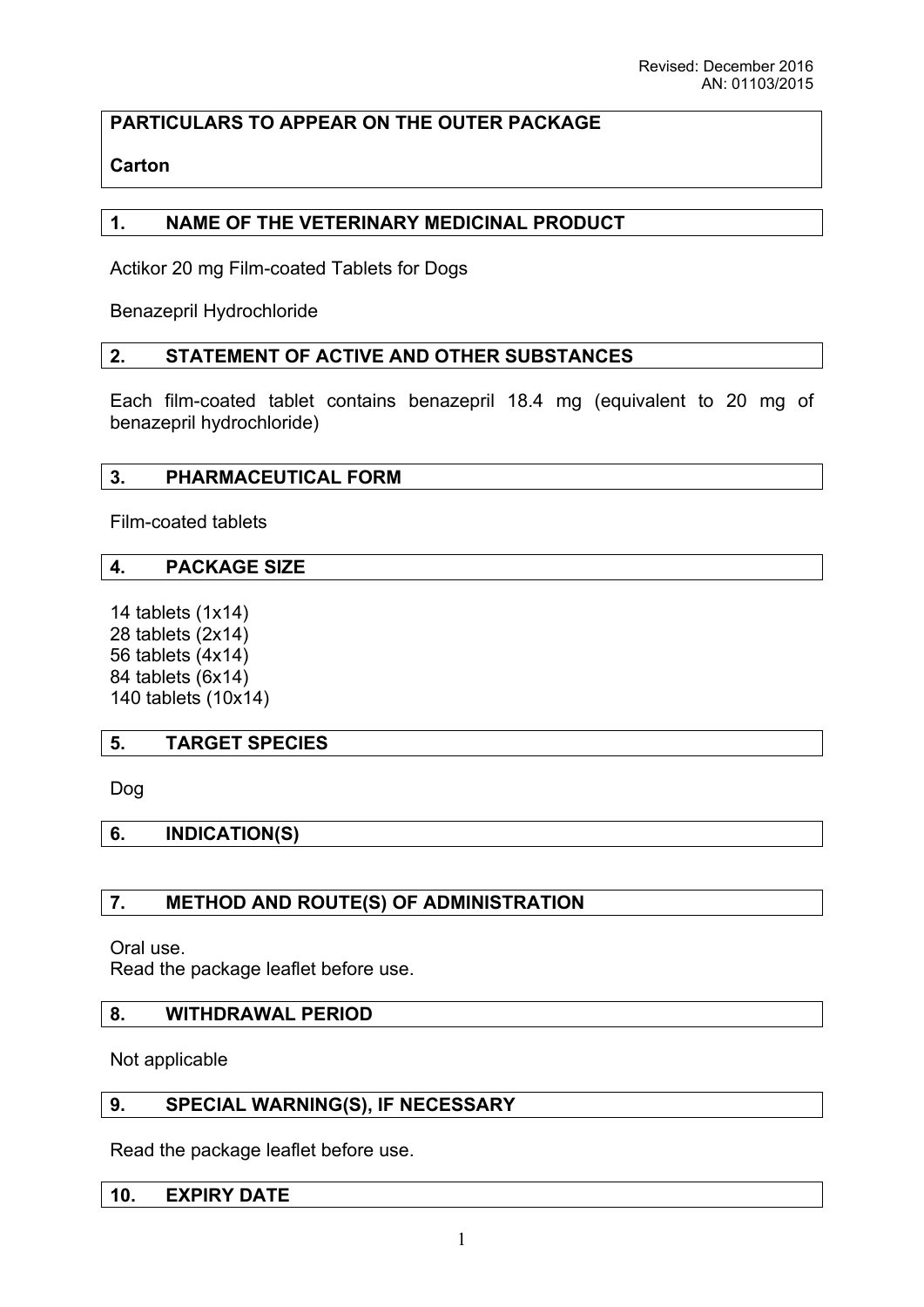#### EXP

#### **11. SPECIAL STORAGE CONDITIONS**

Do not store above  $30^{\circ}$ C.

In case of using halved tablets: Return any remaining half tablet to the opened blister pocket. Use the remaining half tablet for the next administration.

#### **12. SPECIAL PRECAUTIONS FOR THE DISPOSAL OF UNUSED PRODUCTS OR WASTE MATERIALS, IF ANY**

Any unused veterinary medicinal product or waste materials derived from such veterinary medicinal products should be disposed of in accordance with local requirements.

### **13. THE WORDS "FOR ANIMAL TREATMENT ONLY" AND CONDITIONS OR RESTRICTIONS REGARDING SUPPLY AND USE, IF APPLICABLE**

For animal treatment only. To be supplied only on veterinary prescription.

#### **14. THE WORDS "KEEP OUT OF THE SIGHT AND REACH OF CHILDREN"**

Keep out of the sight and reach of children.

#### **15. NAME AND ADDRESS OF THE MARKETING AUTHORISATION HOLDER**

Ecuphar NV Legeweg 157-i B-8020, Oostkamp Belgium

#### **16. MARKETING AUTHORISATION NUMBER(S)**

Vm 32742/4007

#### **17. MANUFACTURER'S BATCH NUMBER**

Lot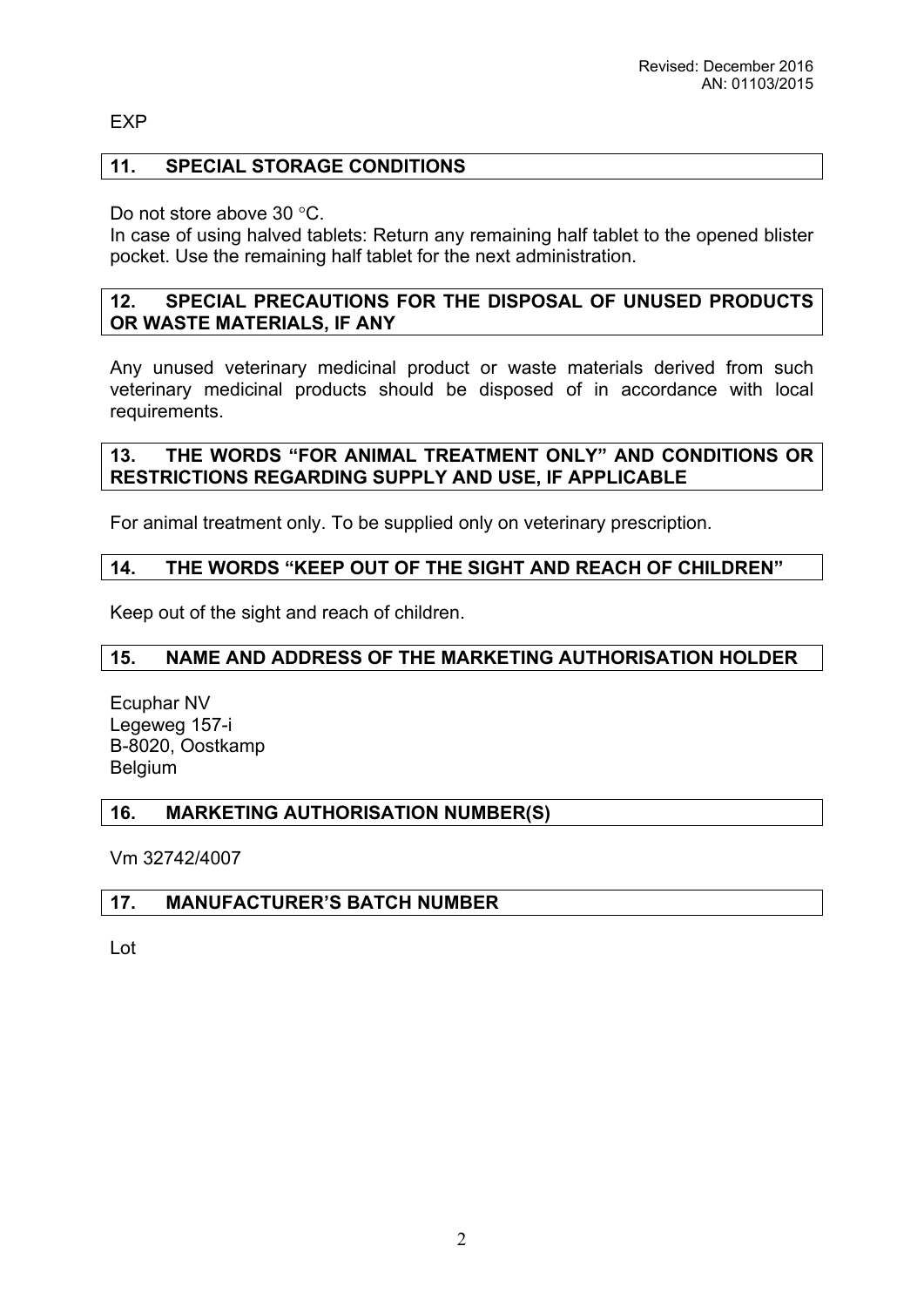# **MINIMUM PARTICULARS TO APPEAR ON BLISTERS OR STRIPS**

### **Alu-Alu Blisters**

### **1. NAME OF THE VETERINARY MEDICINAL PRODUCT**

Actikor 20 mg Film-coated Tablets for Dogs

Benazepril Hydrochloride

### **2. NAME OF THE MARKETING AUTHORISATION HOLDER**

Ecuphar NV

| . . | --<br> |  |  |
|-----|--------|--|--|

EXP

### **4. BATCH NUMBER**

Lot

# **5. THE WORDS "FOR ANIMAL TREATMENT ONLY"**

For animal treatment only.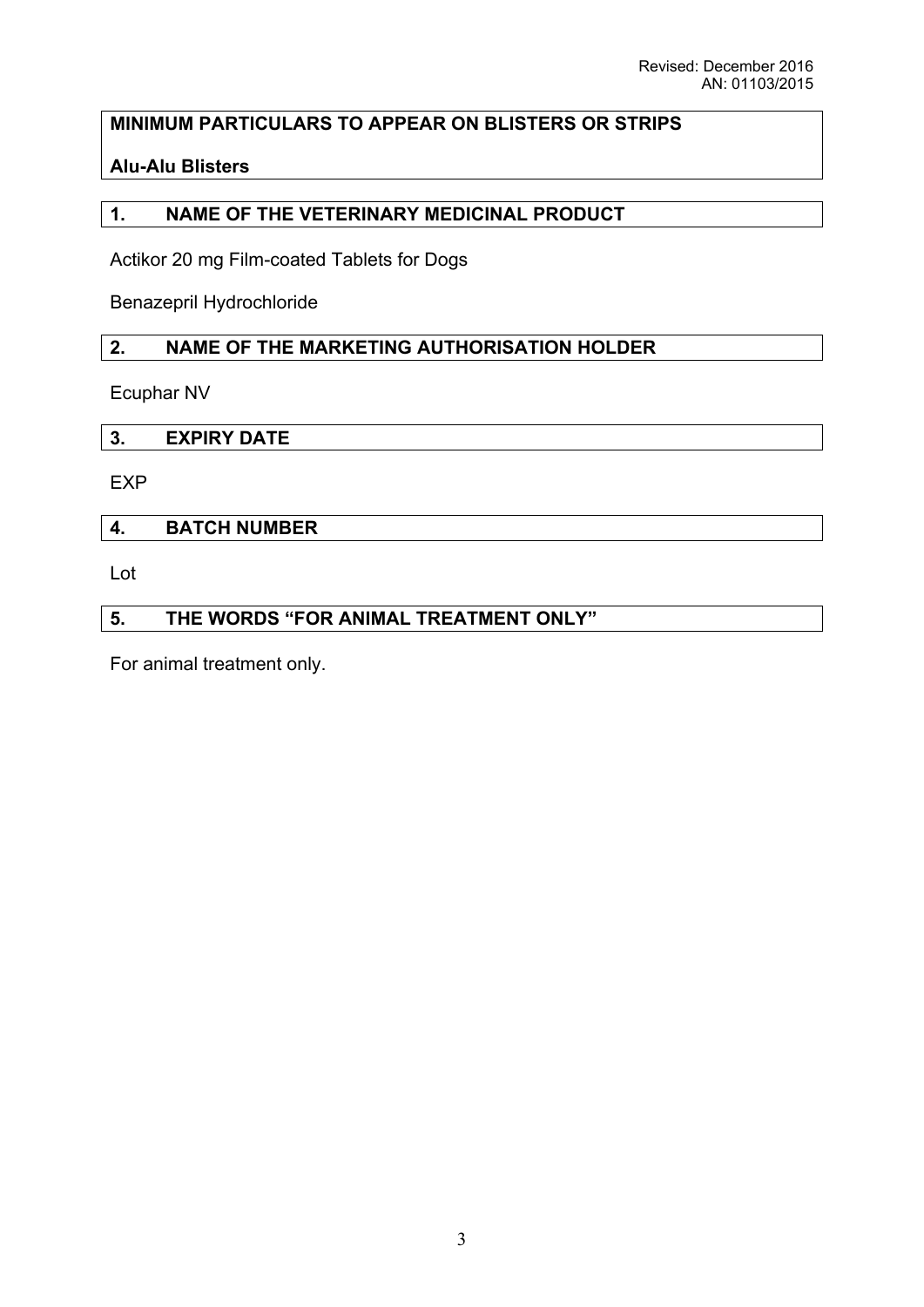#### **PACKAGE LEAFLET FOR: Actikor 20 mg Film-coated Tablets for Dogs**

#### **1. NAME AND ADDRESS OF THE MARKETING AUTHORISATION HOLDER AND OF THE MANUFACTURING AUTHORISATION HOLDER RESPONSIBLE FOR BATCH RELEASE, IF DIFFERENT**

Marketing authorisation holder: Ecuphar NV Legeweg 157-i B-8020, Oostkamp Belgium

Manufacturer responsible for batch release: Ecuphar NV Legeweg 157-i B-8020, Oostkamp Belgium

or

Accord Healthcare Limited Sage House, 319, Pinner Road, North Harrow, Middlesex HA1 4HF, United Kingdom

### **2. NAME OF THE VETERINARY MEDICINAL PRODUCT**

Actikor 20 mg Film-coated Tablets for Dogs

Benazepril Hydrochloride

### **3. STATEMENT OF THE ACTIVE SUBSTANCE(S) AND OTHER INGREDIENT(S)**

Each film-coated tablet contains benazepril 18.4 mg (equivalent to 20 mg of benazepril hydrochloride).

Tan coloured, oval, biconvex, film-coated tablets with a breakline on one side and plain on the other side.

The tablets can be divided into two equal parts.

#### **4. INDICATION(S)**

Dogs weighing more than 20 kg:

Treatment of congestive heart failure associated with, in particular, dilated cardiomyopathy or mitral insufficiency.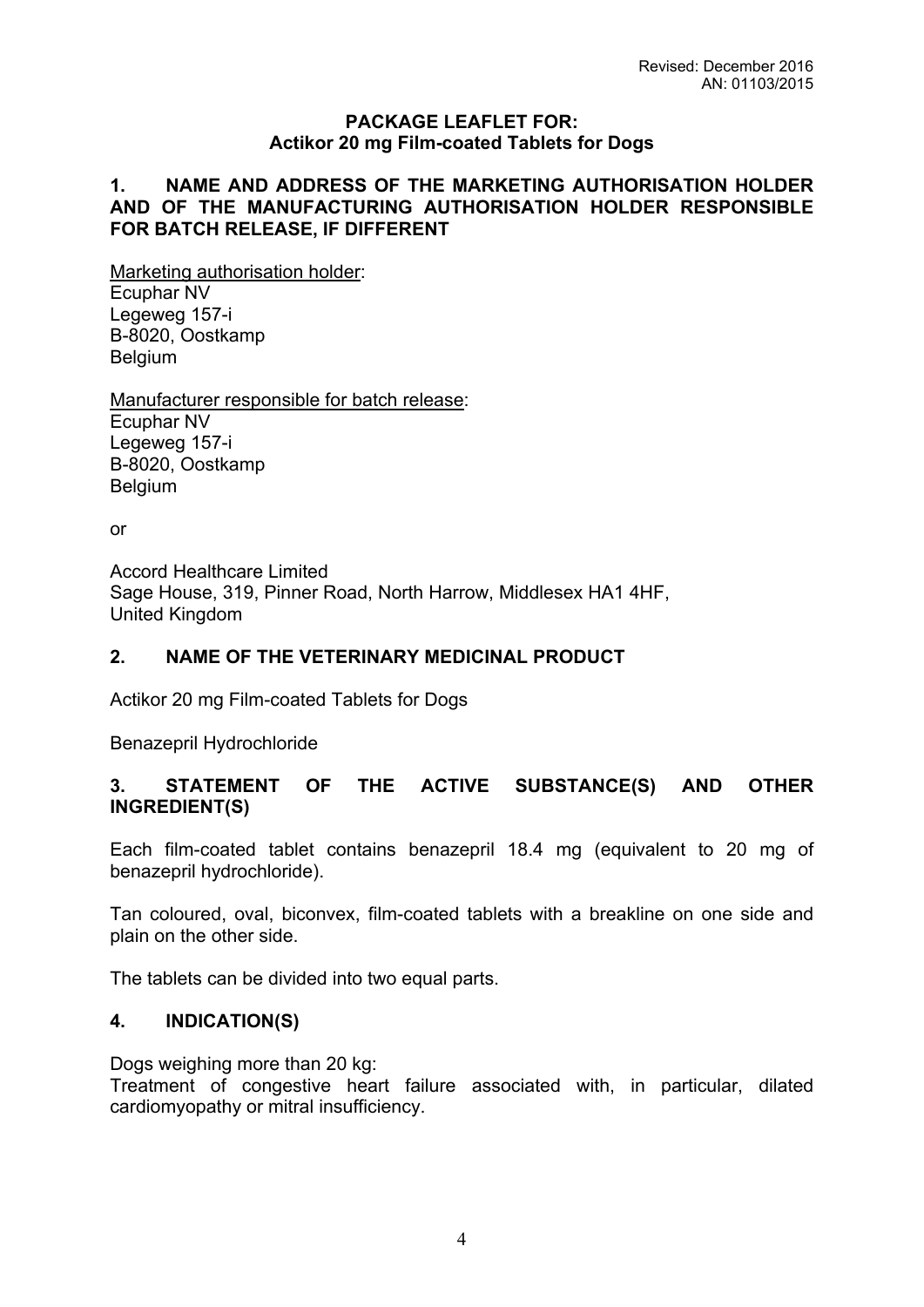### **5. CONTRAINDICATIONS**

Do not use in cases of hypersensitivity to the active substance or to any of the excipients.

Do not use in cases of hypotension, hypovolaemia, hyponatraemia or acute renal failure.

Do not use in cases of cardiac output failure due to aortic stenosis or pulmonary stenosis.

Do not use during pregnancy or lactation (section 12).

### **6. ADVERSE REACTIONS**

In double-blind clinical trials in dogs with congestive heart failure, the incidence of adverse reactions in treated dogs was lower than that observed in placebo-treated dogs.

A small number of dogs may exhibit transient vomiting, incoordination or signs of fatigue.

In dogs with chronic kidney disease, the product may increase plasma creatinine concentrations at the start of therapy. A moderate increase in plasma creatinine concentrations following administration of ACE inhibitors is compatible with the reduction in glomerular hypertension induced by these agents, and is therefore not necessarily a reason to stop therapy in the absence of other signs.

If you notice any serious effects or other effects not mentioned in this leaflet, please inform your veterinary surgeon.

### **7. TARGET SPECIES**

Dog.

# **8. DOSAGE FOR EACH SPECIES, ROUTE(S) AND METHOD OF ADMINISTRATION**

For oral use.

The therapeutic oral dose is 0.25 mg benazepril hydrochloride/kg body weight once daily, with or without food according to the following dose regime:

Dogs weighing 5-10 kg: ½ Actikor 5 mg tablet. Dogs weighing 11-20 kg: 1 Actikor 5 mg tablet. Dogs weighing 21-40 kg: ½ Actikor 20 mg tablet. Dogs weighing 41-80 kg: 1 Actikor 20 mg tablet.

The dose may be doubled (0.5 mg benazepril hydrochloride / kg body weight) still administered once daily, if judged clinically necessary and advised by the veterinary surgeon.

# **9. ADVICE ON CORRECT ADMINISTRATION**

For animal use. For oral administration.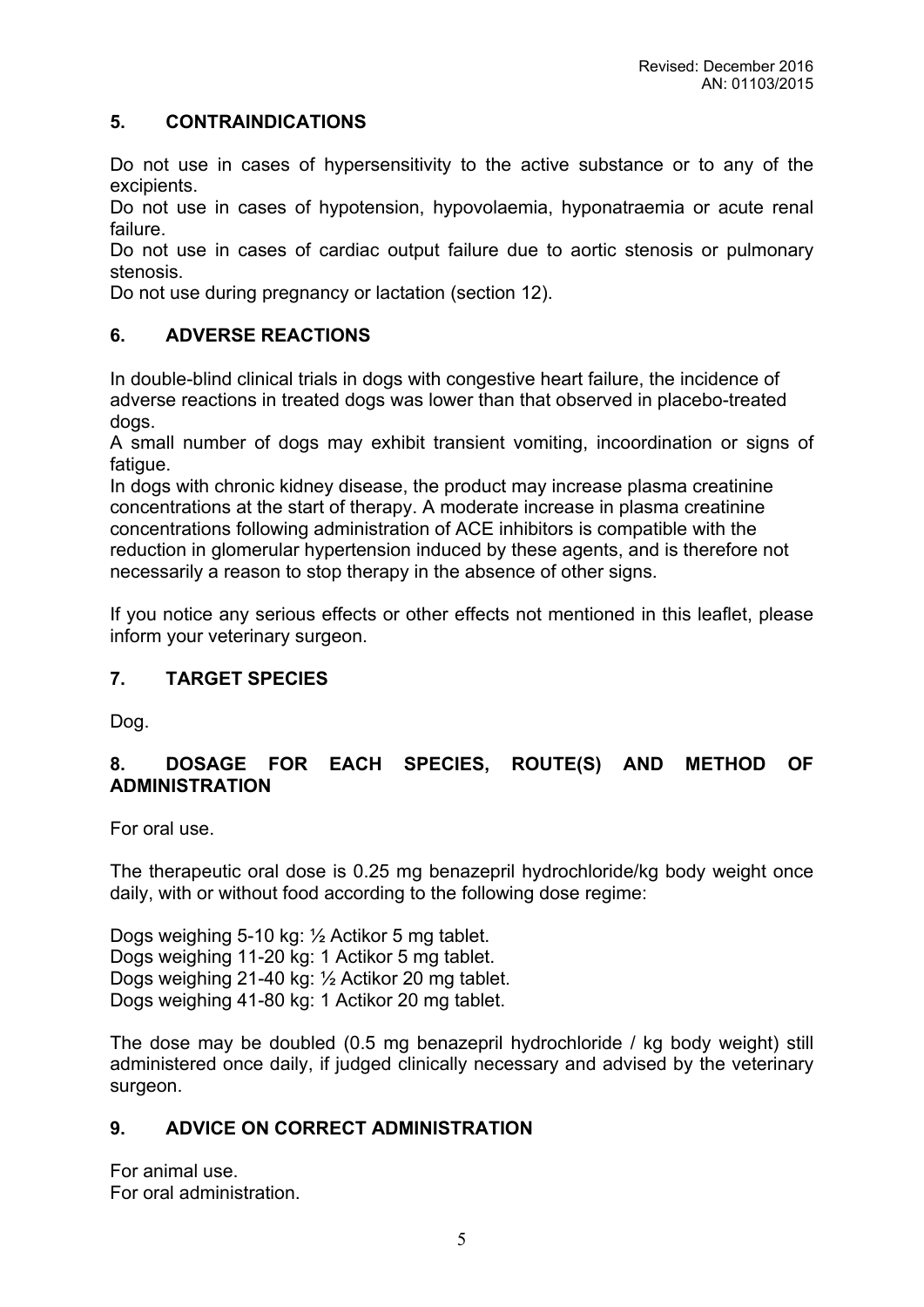Particular care should be taken with regard to the accuracy of dosing. Please carefully follow the instructions of the veterinarian.

### **10. WITHDRAWAL PERIOD**

Not applicable.

### **11. SPECIAL STORAGE PRECAUTIONS**

Keep out of the sight and reach of children.

Do not store above  $30^{\circ}$ C.

In case of using halved tablets: Return any remaining half tablet to the opened blister pocket. Use the remaining half tablet for the next administration.

Do not use this veterinary medicinal product after the expiry date stated on the blister and carton after EXP. The expiry date refers to the last day of the month.

#### **12. SPECIAL WARNING(S)**

Special precautions for use in animals:

No evidence of renal toxicity to the veterinary medicinal product has been observed in dogs during clinical trials, however, as is routine in cases of chronic kidney disease, it is recommended to monitor plasma creatinine, urea and erythrocyte counts during therapy.

Special precautions to be taken by the person administering the veterinary medicinal product to animals:

ACE inhibitors have been found to affect the unborn child during pregnancy in humans. Pregnant women should take special care to avoid accidental exposure, including hand-to-mouth contact.

Wash hands after use.

Benazepril may cause hypotension after oral ingestion.

In case of accidental ingestion, particularly by children, seek medical advice immediately and show the package leaflet or the label to the physician.

#### Use during pregnancy and lactation:

Studies in laboratory animals (rats) have shown embryotoxic effects of benazepril at non-maternotoxic doses (malformations of the foetal urinary system). Benazepril administered to cats at a daily dose of 10 mg/kg for 52 weeks resulted in the reduction of ovary/oviduct weights.

In humans ACE inhibitors have been found to be teratogenic during pregnancy.

Do not use in breeding, pregnant or lactating dogs as the safety of the product in these animals has not been tested.

Interaction with other medicinal products and other forms of interaction:

None known in dogs.

In dogs with heart failure, Benazepril hydrochloride has been given in combination with digoxin, diuretics and anti-arrythmic drugs without demonstrable adverse interactions. In human, the combination of ACE inhibitors and NSAIDs can lead to reduced anti-hypertensive efficacy or impaired renal function. The combination of the product and other anti-hypertensive agents (e.g. calcium channel blockers,  $\beta$ -